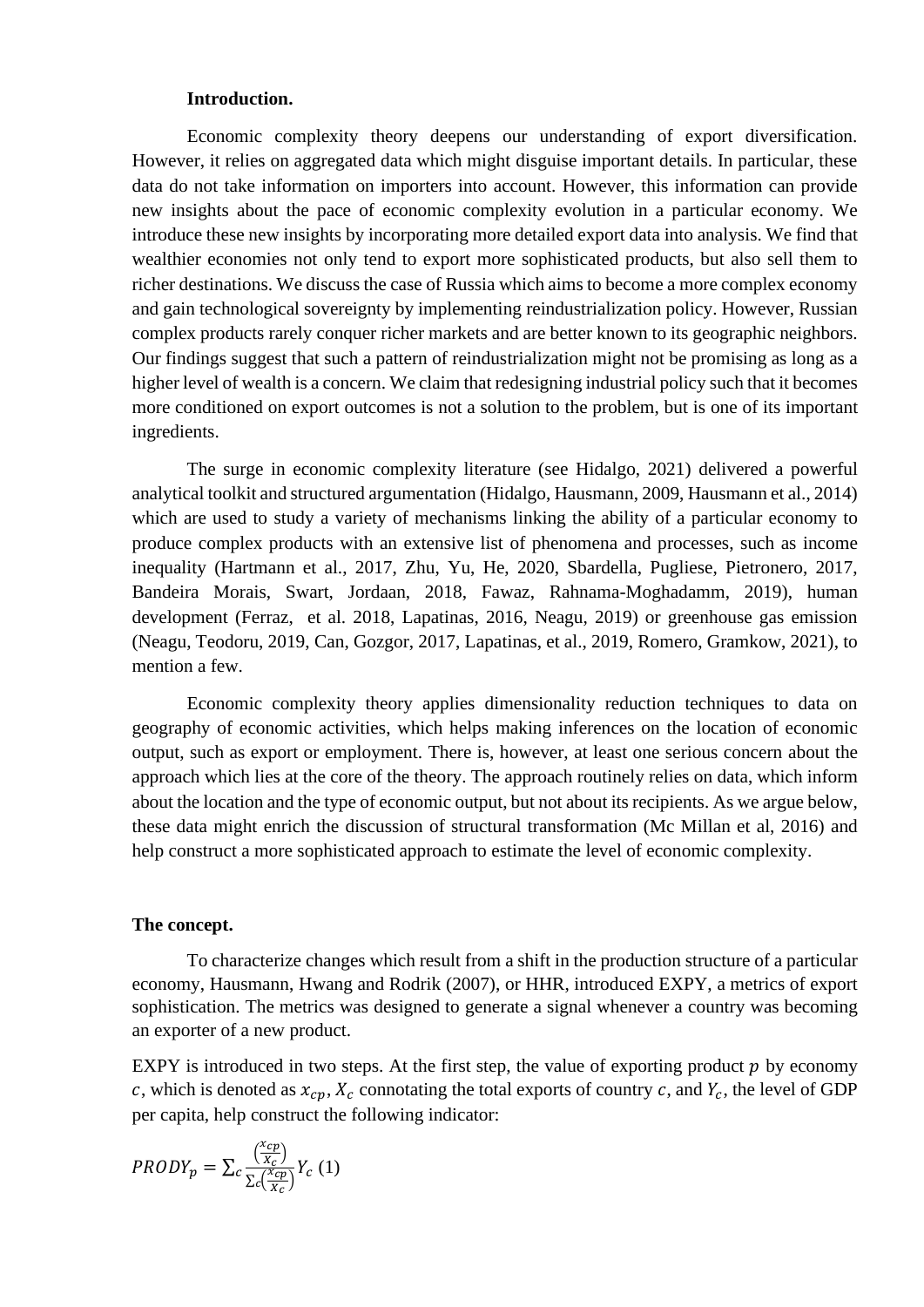$PRODY<sub>p</sub>$  provides a characteristic of product  $p$ , indicating whether richer or poorer economies, i.e.

producing a larger or a smaller  $Y_c$ , are its main manufacturers.  $\frac{\left(\frac{X_{cp}}{X_c}\right)^2}{\sum_{r} \frac{X_{cp}}{x_{rc}}}$  $\frac{C_{\nu}(\mu)}{X_{\mathcal{C}}}$  $\sum_{c} \left(\frac{x_{cp}}{v}\right)$  $c\left(\frac{c}{X_c}\right)$ is the index of revealed

comparative advantage (see Balassa, 1965), which is used here as a weight assigned to  $Y_c$ . PRODY<sub>p</sub> suggests, that a more sophisticated products are typically exported by richer countries.

Since  $PRODY_n$  is calculated for each p, one can derive an economy-wide characteristic  $EXPY_c$ , which is a weighted sum of all the relevant  $PRODY_p$  values, each serving to characterize a product from economy  $c$ 's export basket:

$$
EXPY_c = \sum_{p} \left(\frac{x_{cp}}{x_c}\right) PRODY_p(2)
$$

As is argued in HHR, a higher  $EXPY_c$  is associated with faster economic growth. This might be because a successful transition to a higher level of product sophistication opens a door to a small club of complex products' manufacturers belonging to the global technological vanguard. They might reap higher benefits resulting from a lower level of competition at the global market for a specific product.

However,  $EXPY_c$  might not be an informative enough measure of product sophistication. It can't distinguish between two different exporters in case they manufacture the same type of product. For instance, an automobile can be equipped with a wide arsenal of sophisticated technologies providing safer, more comfortable and greener driving, while another car can have none of that. Notwithstanding the difference between the two cars, it is not reflected in the export data which routinely classify both cars as automobiles.

However, as long as we agree that the difference between the aforementioned vehicles matters for automobilists, it should also affect manufacturers. A less financially constrained consumer would likely prefer a costlier, yet more advanced automobile as far as she is concerned about safety, comfort and cleaner air. Her preferences will probably be mirrored in the decisions of national bureaucracy, which might introduce barriers to eliminate less safe and environmentally unfriendly products from the national market.

It thus might be challenging to export a less sophisticated automobile to richer destinations. Therefore, joining the global club of cars' producers might not imply an exporting triumph. Instead, a newborn manufacturer can export its products to a small group of neighboring developing economies where consumers are less picky because their financial constrains are tighter. This might limit the opportunity of the manufacturer to reap higher benefits from scale economies.

Therefore, the geography of exports might contain important information about the level of product sophistication. A more technologically sophisticated producer might be able to export its goods to richer destinations than a less advanced one. The problem of  $PRODY_p$  is that it fails to distinguish between the two. This might result in recurrent overestimation of growth prospects of less advanced producers.

To avoid this flaw, we disintegrate  $PRODY_p$  into its geographic components. We follow Lyubimov and Iakubovskii (2020) and introduce an additional criterion while estimating whether an economy is or is not a competitive manufacturer of a particular product. Unlike the revealed